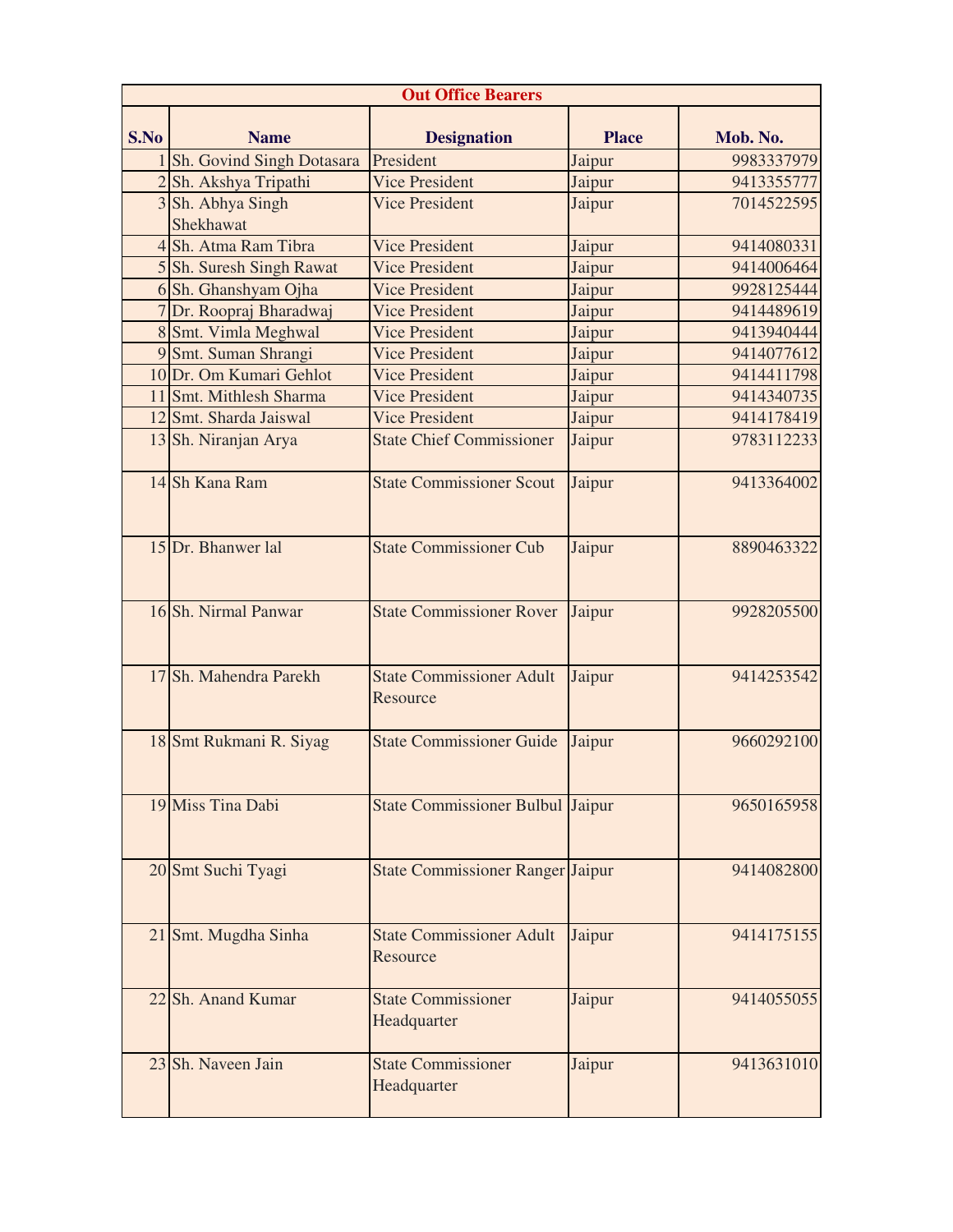|      | 24 Sh. Naveen Mahajan                  | <b>State Commissioner</b><br>Headquarter | Jaipur                 | 9829238494  |
|------|----------------------------------------|------------------------------------------|------------------------|-------------|
|      |                                        |                                          |                        |             |
|      | 25 Shri S. K. Solanki                  | <b>State Commissioner</b><br>Headquarter | Jaipur                 | 9414051013  |
|      | 26 Dr. S.R.Jain                        | <b>State Commissioner</b><br>Headquarter | Jaipur                 | 9414405255  |
|      | 27 Dr. Akhil Shukla                    | <b>State Commissioner</b><br>Headquarter | Jaipur                 | 9414072041  |
|      |                                        | <b>State Headquarters</b>                |                        |             |
| S.No | <b>Name</b>                            | <b>Designation</b>                       | <b>Place</b>           | Mob. No.    |
|      | Sh. Lalit Morodia                      | <b>State Tresurer</b>                    | Jaipur                 | 9414101530  |
|      | 2 Dr. P.C.Jain                         | <b>State Secretary</b>                   | Jaipur                 | 9828212888  |
|      | 3 Sh. Mahendra Singh<br>Rathore        | <b>Joint State Secretary</b>             | Jaipur                 | 8003097171  |
|      | 4 Sh. Gopa Ram Mali                    | S.O.C(S)                                 | Jaipur                 | 8003097180  |
|      | 5 Sh. Banna Lal                        | S.T.C(S)                                 | Jaipur                 | 8003097156  |
|      | 6 Sh. L.R. Sharma                      | C.O.(S)                                  | Jaipur                 | 8003097155  |
|      | 7 Smt. Krishana Saini                  | C.O.(G)                                  | Jaipur                 | 7023333265  |
|      | 8 Sh. Ganesh Gujar                     | $C.O.$ (S)                               | Trg. Centre, Jagatpura | 8003097160  |
|      | 9 Ku. Gagandeep Kaur                   | C.O.(G)                                  | Jaipur                 | 8003097064  |
|      |                                        | <b>Ajmer Division</b>                    |                        |             |
| S.No | <b>Name</b>                            | <b>Designation</b>                       | <b>Place</b>           | Mob. No.    |
|      | Sh. Vinod Dutt Joshi                   | A.S.O.C                                  | Ajmer                  | 8003097157  |
|      | 2 Smt. Anita Tiwari                    | C.O.(G)                                  | <b>Bhilwara</b>        | 8003097190  |
|      | 3 Sh. Vinod Dharu                      | $C.O.$ (S)                               | <b>Bhilwara</b>        | 8003097142  |
|      | 4 Sh. Manmohan Swarankar               | C.O. (S)                                 | Ajmer                  | 8003097175  |
|      | 5 Smt. Om Kumari                       | C.O.(G)                                  | Ajmer                  | 8003097201  |
|      | 6 Sh. Mohd. Asfaq                      | $C.O.$ (S)                               | Nagaur                 | 8003097158  |
|      | 7 Smt. Meenakshi Bhati                 | $C.O.$ (G)                               | Nagaur                 | 8003097581  |
|      | 8 Sh. Indra Raj Suthar                 | C.O.(S)                                  | Tonk                   | 8003097060  |
|      |                                        | <b>Bikaner Division</b>                  |                        |             |
| S.No | <b>Name</b>                            | <b>Designation</b>                       | <b>Place</b>           | Mob. No.    |
|      | Sh. Man Mahendra Singh<br><b>Bhati</b> | A.S.O.C(S)                               | <b>Bikaner</b>         | 80030907161 |
|      | 2 Ku. Suyesh Lodha                     | A.S.O.C(G)                               | <b>Bikaner</b>         | 8003097195  |
|      | 3 Sh Jaswant Singh                     | $C.O.$ (S)                               | <b>Bikaner</b>         | 7024989336  |
|      | 4 Sh. Bharat Bhushan                   | C.O.(G)                                  | Hanumangarh            | 8003097162  |
|      | 5 Smt.Monika Yadav                     | C.O.(G)                                  | Sriganganagar          | 7023333260  |
|      | 6 Mrs. Jyoti Rani Mahtma               | C.O.(G)                                  | <b>Bikaner</b>         | 7023333261  |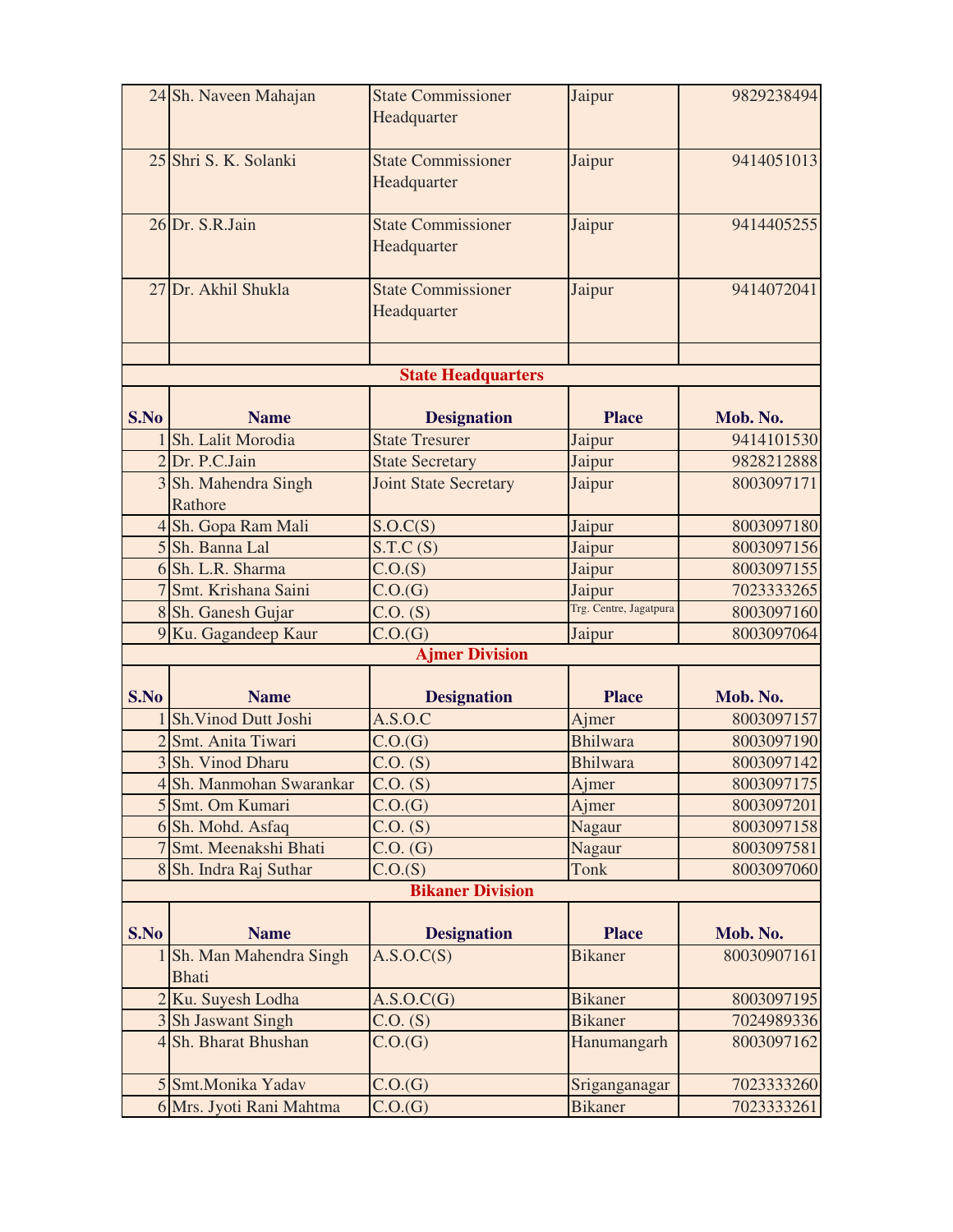|                         | 7 Sh. Mahipal Singh Tanwar      | $C.O.$ (S)               | Churu            | 8003097146 |  |
|-------------------------|---------------------------------|--------------------------|------------------|------------|--|
|                         | 8 Sh. Mahesh Kalawat            | C.O.(S)                  | Jhunjhunu        | 8003097200 |  |
|                         | 9 Smt. Shubhita                 | C.O.(G)                  | Jhunjhunu        | 8003097202 |  |
|                         | <b>Bharatpur Division</b>       |                          |                  |            |  |
| S.No                    | <b>Name</b>                     | <b>Designation</b>       | <b>Place</b>     | Mob. No.   |  |
| $\overline{1}$          | Sh. Ramjas                      | $\overline{A.S.O.C.(S)}$ | Udaipur          | 8949759218 |  |
|                         | 2 Sh. Rajendra Prasad Meena     | C.O.(S)                  | <b>Bharatpur</b> | 8003097053 |  |
|                         | 3 Smt. Seema Rizvi              | $C.O.$ $(G)$             | Dholpur          | 7023333267 |  |
|                         | 4 Sh.Anil Kumar Gupta           | C.O. (S)                 | Karauli          | 8003097181 |  |
|                         | 5 Smt. Divya                    | C.O.(G)                  | Sawaimadhopur    | 7023333263 |  |
|                         | 6 Sh. Gajendra Tyagi            | $C.O.$ (S)               | Sawaimadhopur    | 8003097170 |  |
|                         |                                 | <b>Jaipur Division</b>   |                  |            |  |
| S.No                    | <b>Name</b>                     | <b>Designation</b>       | <b>Place</b>     | Mob. No.   |  |
|                         | Sh. Puran Singh                 | A.S.O.C(S)               | Jaipur           | 8003097164 |  |
|                         | 2 Smt. Neeta Sharma             | A.S.O.C(G)               | Jaipur           | 8003097198 |  |
|                         | 3 Sh. Sharad Sharma             | C.O.(S)                  | Jaipur           | 8003097182 |  |
|                         | 4 Smt. Ritu Sharma              | C.O.(G)                  | Jaipur           | 7023333266 |  |
|                         | 5 Sh. Pramod Sharma             | C.O.(S)                  | Alwar            | 8003097168 |  |
|                         | 6 Smt. Kalpana Sharma           | C.O.(G)                  | Alwar            | 8003097194 |  |
|                         | 7 Sh. Basant Lata               | $C.O.$ (S)               | Sikar            | 8003097167 |  |
|                         | 8 Smt. Indu Tanwar              | C.O.(G)                  | Dausa            | 8003097189 |  |
| <b>Jodhpur Division</b> |                                 |                          |                  |            |  |
| S.No                    | <b>Name</b>                     | <b>Designation</b>       | <b>Place</b>     | Mob. No.   |  |
|                         | Sh. Babu Singh Rajpurohit       | A.S.O.C(S)               | Jodhpur          | 8003097172 |  |
|                         | 2 Sh. Chhater Singh             | $C.O.$ (S)               | Jodhpur          | 8003097174 |  |
|                         | 3 Smt. Dimple Dave              | C.O.(G)                  | Pali             | 8003097197 |  |
|                         | 4 Sh. Madu Ram Verma            | $\overline{C}$ . $(S)$   | Jalore           | 8003097186 |  |
|                         | 5 Sh. Narendra Kumar<br>Khorwal | C.O.(S)                  | Sirohi           | 8890094196 |  |
|                         | 6 Smt. Nishu Kanwar             | C.O.(G)                  | Jodhpur          | 8003097217 |  |
|                         | 7 Sh. Govind Meena              | $C.O.$ (S)               | Pali             | 8003097185 |  |
|                         | 8 Sh. Yogendra Singh            | $C.O.$ (S)               | <b>Barmer</b>    | 8003097199 |  |
|                         | 9 Sh. Swai SIngh                | C.O. (S)                 | Jaisalmer        | 6376650164 |  |
|                         | <b>Kota Division</b>            |                          |                  |            |  |
|                         |                                 |                          |                  |            |  |
| S.No                    | <b>Name</b>                     | <b>Designation</b>       | <b>Place</b>     | Mob. No.   |  |
|                         | Sh. Dilip Mathur                | A.S.O.C. (S)             | Kota             | 8003097169 |  |
|                         | 2 Sh. Pradeep Chitora           | C.O.(S)                  | Kota             | 8003097178 |  |
|                         | 3 Smt. Preeti                   | C.O.(G)                  | Kota             | 8003097582 |  |
|                         | 4 Sh. Giriraj Garg              | $C.O.$ (S)               | <b>Bundi</b>     | 8003097151 |  |
|                         | 5 Sh. R.K.Sharma                | $C.0.$ (S)               | Jhalawar         | 8003097150 |  |
|                         | 6 Sh. Brijsunder Meena          | C.O.(S)                  | <b>Baran</b>     | 8890094604 |  |